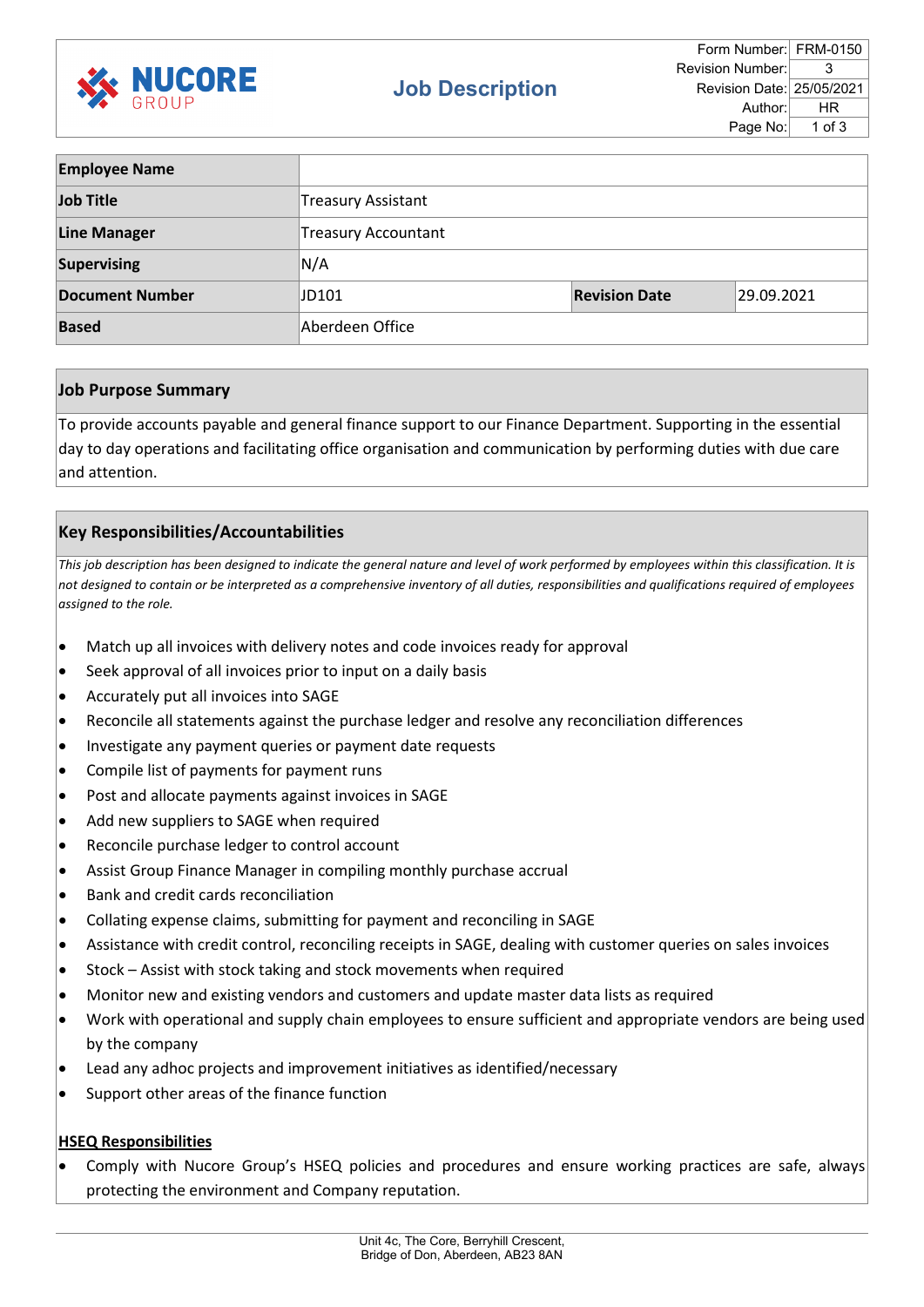

- Intervene, where possible, to prevent unsafe acts or conditions including stopping work where necessary. Restarting when it is safe to do so.
- Report any accidents, incidents or near misses and unsafe conditions, behaviours or acts to line management, or by using the Nucore Group observation card system.
- Ensure all personnel under your direct charge are suitably trained and competent to carry out the prescribed tasks and have read and understood RAMS issued to them, prior to starting work.
- Adhere to the controls described in risk assessments, RAMS and COSHH assessments, and highlight any shortcomings in the existing controls to line management.
- Visually inspect and check tools, equipment and plant which has been issued to you before use and report any deficiencies to line management.
- Correctly use PPE which you have been issued and inform line management when it is worn or damaged.
- Complete mandatory training as identified on the Nucore Group training matrix.
- On request, actively participate in audits and inspections.
- Actively contribute and work towards HSEQ goals, objectives, targets and initiatives
- Comply with client site safety requirements
- Ensure all waste handled is disposed of in a suitable manner.
- Own, implement, review and update Nucore policies, procedures, forms and systems for which you have responsibility.
- Ensure personnel under your control have the training, resources and competency to carry out their work activities in a manner which protects people, the environment and Nucore Group's reputation from harm.
- Effectively communicate changes and updates to management systems to personnel within your department or team, ensuring these are understood and complied with.
- Manage HSEQ issues, concerns and points raised by personnel within your team, highlighting these to the HSEQ Manager where required.

| <b>Experience/Education/Training</b>          |                  |              |                     |
|-----------------------------------------------|------------------|--------------|---------------------|
| Requirement                                   | <b>Essential</b> | Desirable    | <b>How Assessed</b> |
| <b>Education, Training, Qualifications:</b>   |                  |              |                     |
|                                               |                  |              | DC                  |
| <b>Experience:</b>                            |                  |              |                     |
| Experience in financial software SAGE 200     |                  | $\checkmark$ | CV/Int              |
| Oil and Gas experience                        |                  | $\checkmark$ | CV/Int              |
| Proven experience in an administrative role   | $\checkmark$     |              | CV/Int              |
| Evidence of providing excellent customer care | √                |              | CV/Int              |
| <b>Skills and Knowledge:</b>                  |                  |              |                     |